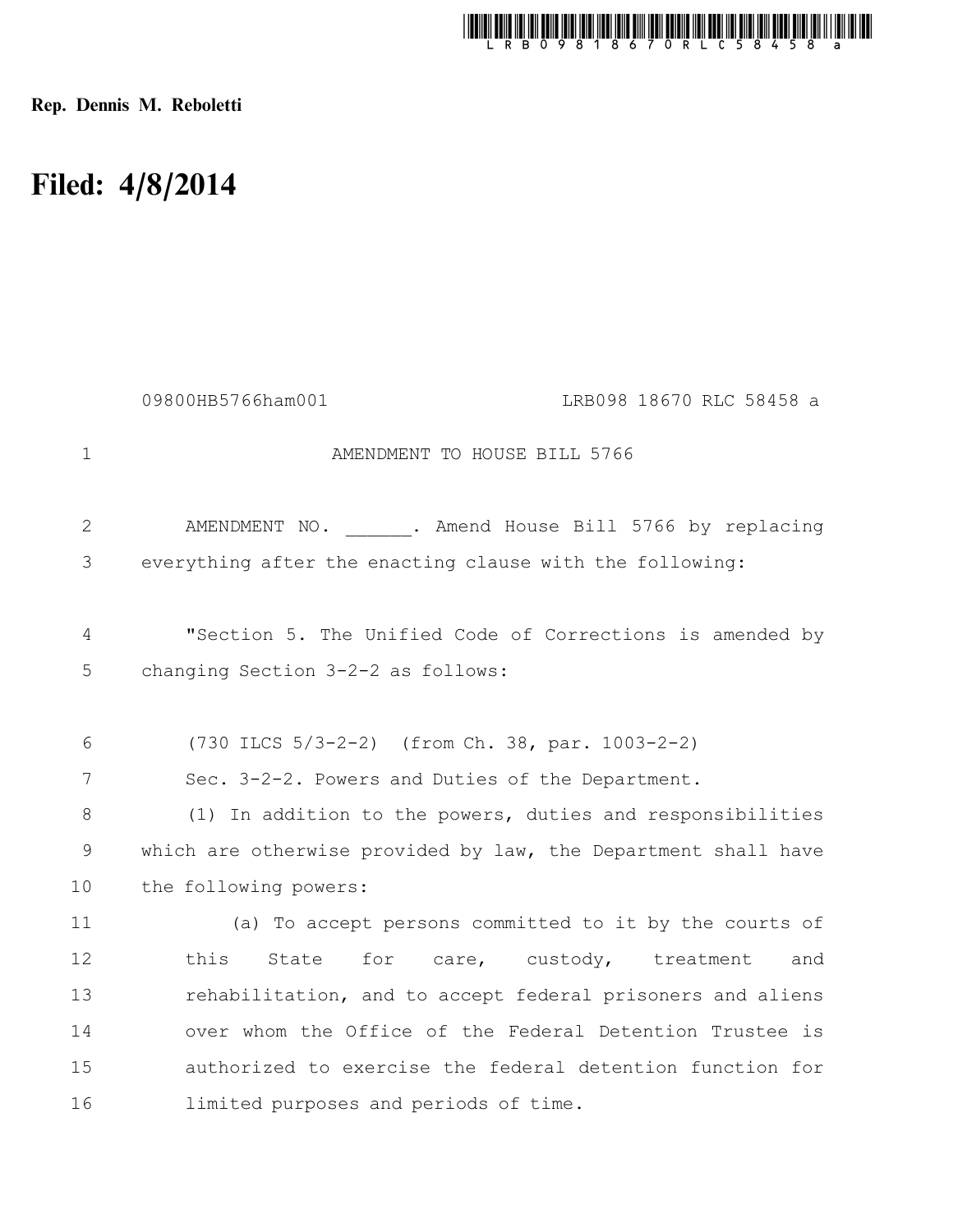09800HB5766ham001 -2- LRB098 18670 RLC 58458 a

(b) To develop and maintain reception and evaluation units for purposes of analyzing the custody and rehabilitation needs of persons committed to it and to assign such persons to institutions and programs under its control or transfer them to other appropriate agencies. In consultation with the Department of Alcoholism and Substance Abuse (now the Department of Human Services), the Department of Corrections shall develop a master plan for the screening and evaluation of persons committed to its custody who have alcohol or drug abuse problems, and for making appropriate treatment available to such persons; the Department shall report to the General Assembly on such plan not later than April 1, 1987. The maintenance and implementation of such plan shall be contingent upon the availability of funds. 1 2 3 4 5 6 7 8 9 10 11 12 13 14 15

(b-1) To create and implement, on January 1, 2002, a pilot program to establish the effectiveness of pupillometer technology (the measurement of the pupil's reaction to light) as an alternative to a urine test for purposes of screening and evaluating persons committed to its custody who have alcohol or drug problems. The pilot program shall require the pupillometer technology to be used in at least one Department of Corrections facility. The Director may expand the pilot program to include an additional facility or facilities as he or she deems appropriate. A minimum of 4,000 tests shall be included in 16 17 18 19 20 21 22 23 24 25 26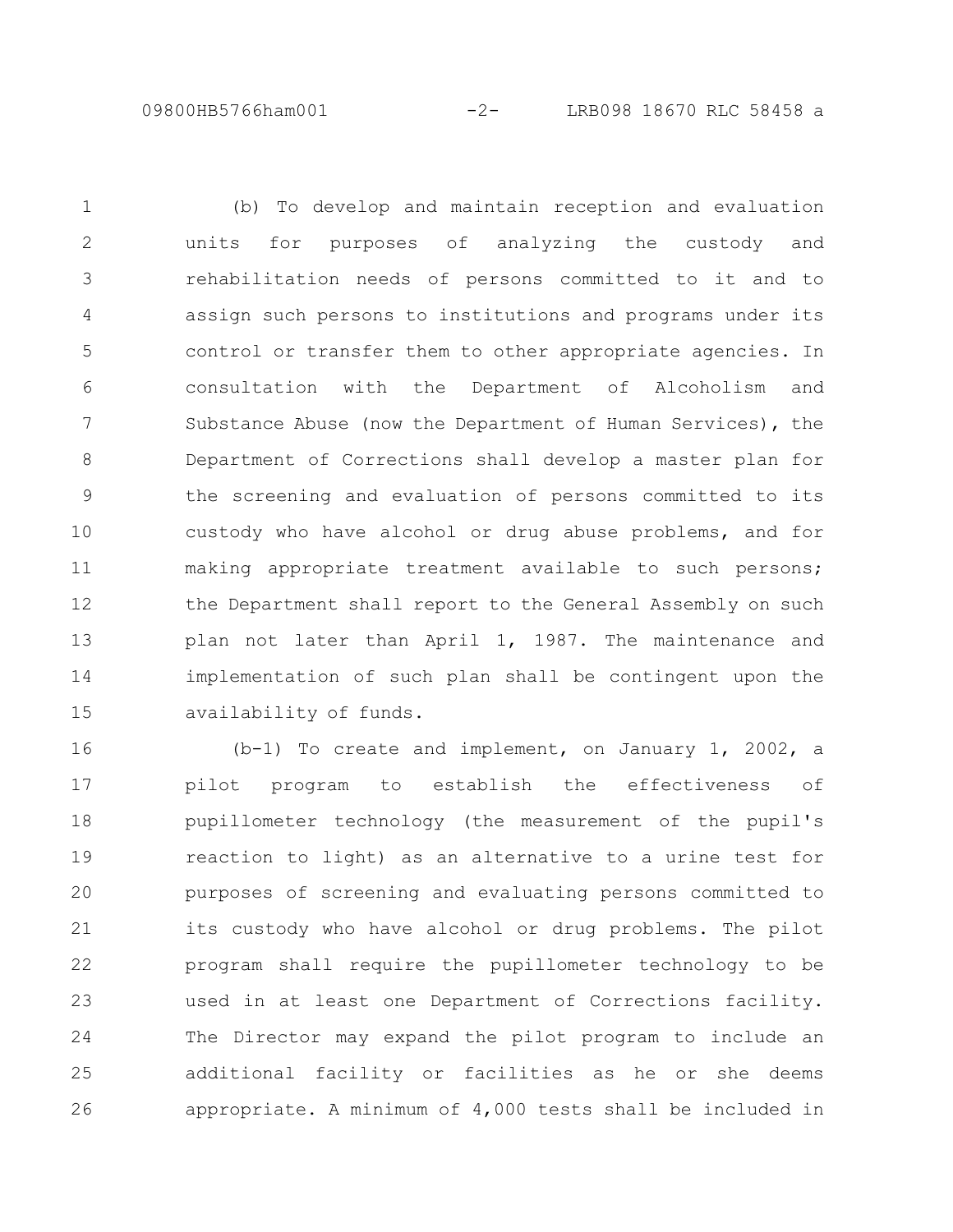the pilot program. The Department must report to the General Assembly on the effectiveness of the program by January 1, 2003. 1 2 3

(b-5) To develop, in consultation with the Department of State Police, a program for tracking and evaluating each inmate from commitment through release for recording his or her gang affiliations, activities, or ranks. 4 5 6 7

(c) To maintain and administer all State correctional institutions and facilities under its control and to establish new ones as needed. Pursuant to its power to establish new institutions and facilities, the Department may, with the written approval of the Governor, authorize the Department of Central Management Services to enter into an agreement of the type described in subsection (d) of Section 405-300 of the Department of Central Management Services Law (20 ILCS 405/405-300). The Department shall designate those institutions which shall constitute the State Penitentiary System. 8 9 10 11 12 13 14 15 16 17 18

Pursuant to its power to establish new institutions and facilities, the Department may authorize the Department of Central Management Services to accept bids from counties and municipalities for the construction, remodeling or conversion of a structure to be leased to the Department of Corrections for the purposes of its serving as a correctional institution or facility. Such construction, remodeling or conversion may be financed with revenue bonds 19 20 21 22 23 24 25 26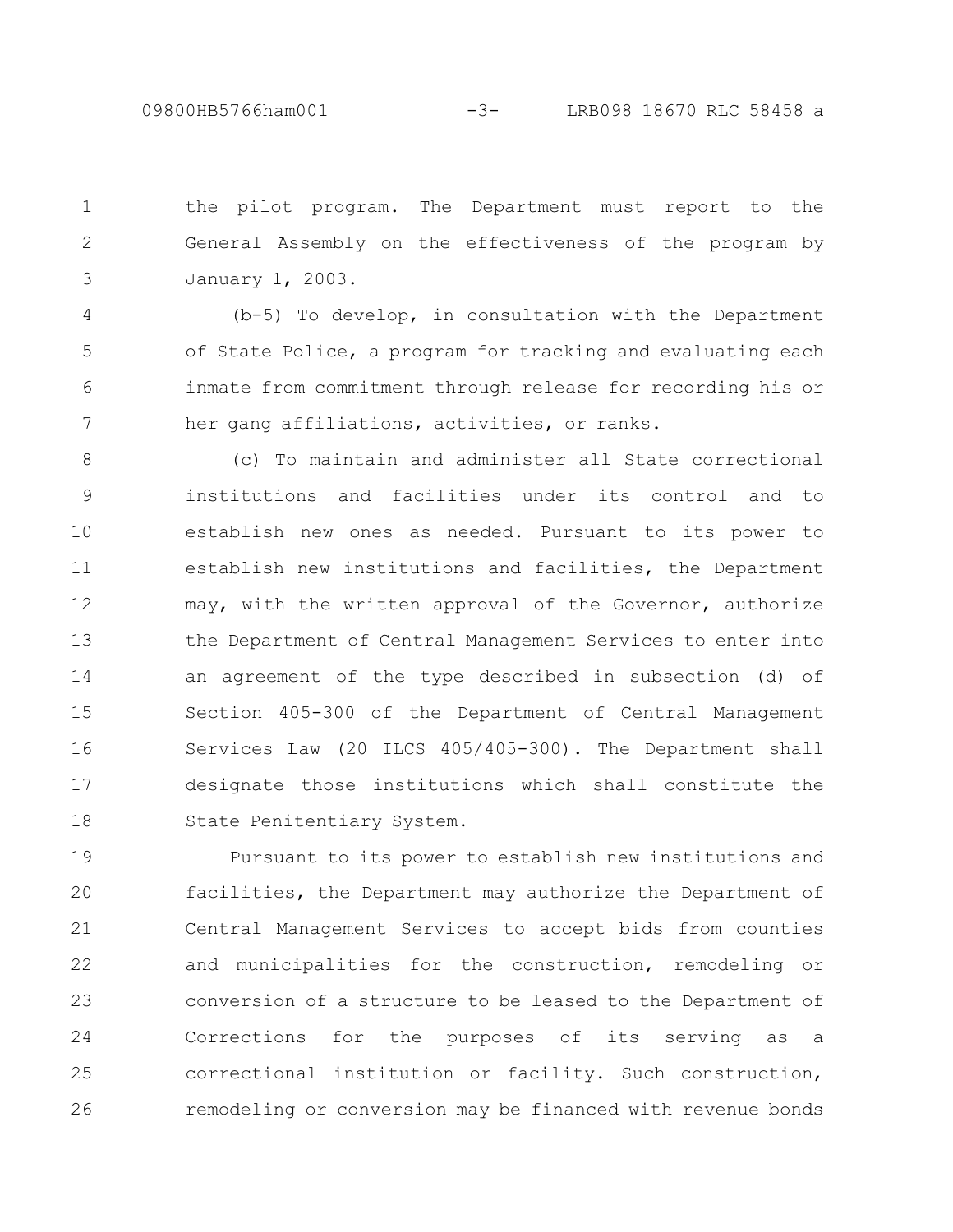09800HB5766ham001 -4- LRB098 18670 RLC 58458 a

issued pursuant to the Industrial Building Revenue Bond Act by the municipality or county. The lease specified in a bid shall be for a term of not less than the time needed to retire any revenue bonds used to finance the project, but not to exceed 40 years. The lease may grant to the State the option to purchase the structure outright. 1 2 3 4 5 6

Upon receipt of the bids, the Department may certify one or more of the bids and shall submit any such bids to the General Assembly for approval. Upon approval of a bid by a constitutional majority of both houses of the General Assembly, pursuant to joint resolution, the Department of Central Management Services may enter into an agreement with the county or municipality pursuant to such bid. 7 8 9 10 11 12 13

(c-5) To build and maintain regional juvenile detention centers and to charge a per diem to the counties as established by the Department to defray the costs of housing each minor in a center. In this subsection  $(c-5)$ , "juvenile detention center" means a facility to house minors during pendency of trial who have been transferred from proceedings under the Juvenile Court Act of 1987 to prosecutions under the criminal laws of this State in accordance with Section 5-805 of the Juvenile Court Act of 1987, whether the transfer was by operation of law or permissive under that Section. The Department shall designate the counties to be served by each regional juvenile detention center. 14 15 16 17 18 19 20 21 22 23 24 25 26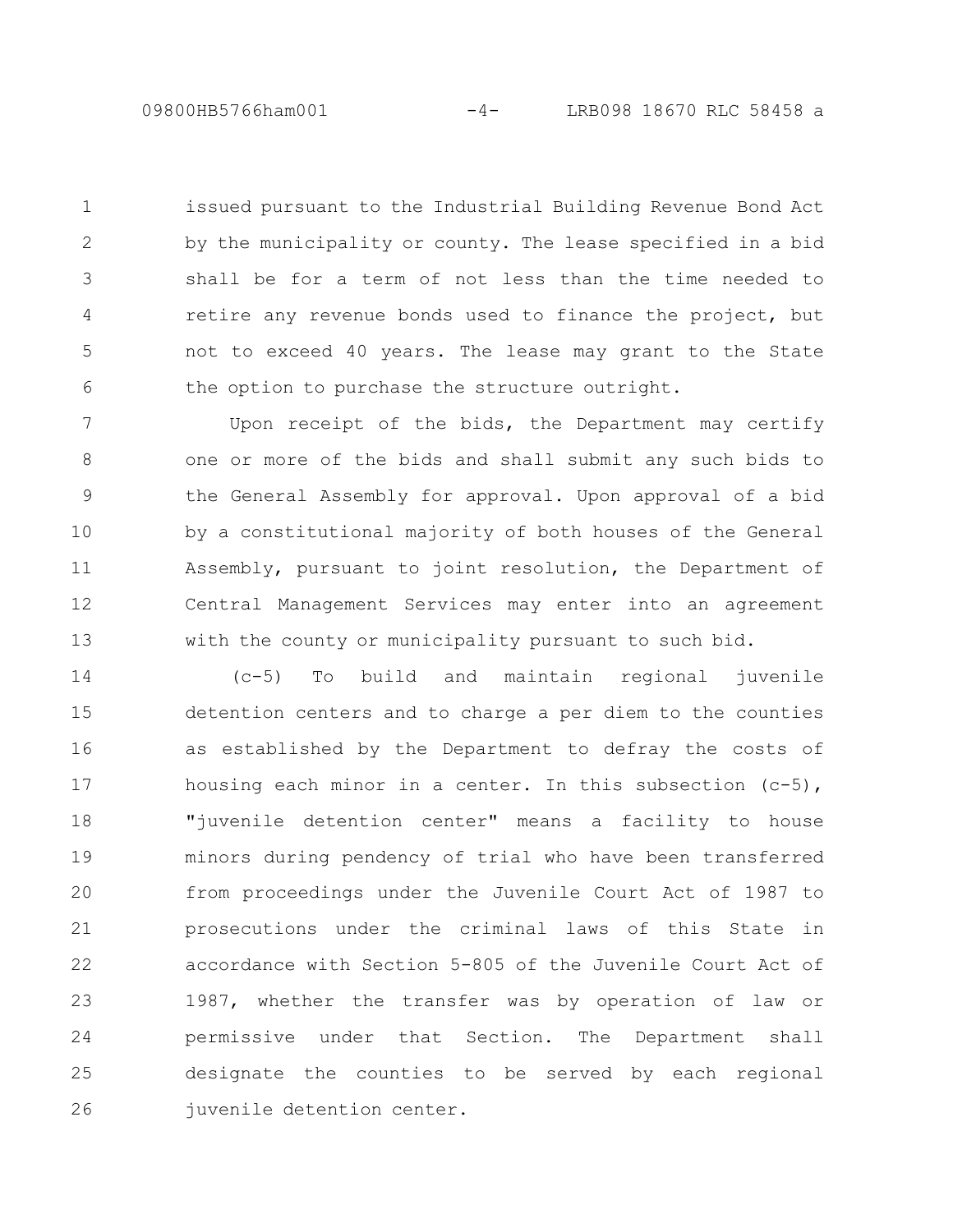4

(d) To develop and maintain programs of control, rehabilitation and employment of committed persons within its institutions. 1 2 3

(d-5) To provide a pre-release job preparation program for inmates at Illinois adult correctional centers. 5

(e) To establish a system of supervision and guidance of committed persons in the community. 6 7

(f) To establish in cooperation with the Department of Transportation to supply a sufficient number of prisoners for use by the Department of Transportation to clean up the trash and garbage along State, county, township, or municipal highways as designated by the Department of Transportation. The Department of Corrections, at the request of the Department of Transportation, shall furnish such prisoners at least annually for a period to be agreed upon between the Director of Corrections and the Director of Transportation. The prisoners used on this program shall be selected by the Director of Corrections on whatever basis he deems proper in consideration of their term, behavior and earned eligibility to participate in such program - where they will be outside of the prison facility but still in the custody of the Department of Corrections. Prisoners convicted of first degree murder, or a Class X felony, or armed violence, or aggravated kidnapping, or criminal sexual assault, aggravated criminal sexual abuse or a subsequent conviction for criminal sexual abuse, or 8 9 10 11 12 13 14 15 16 17 18 19 20 21 22 23 24 25 26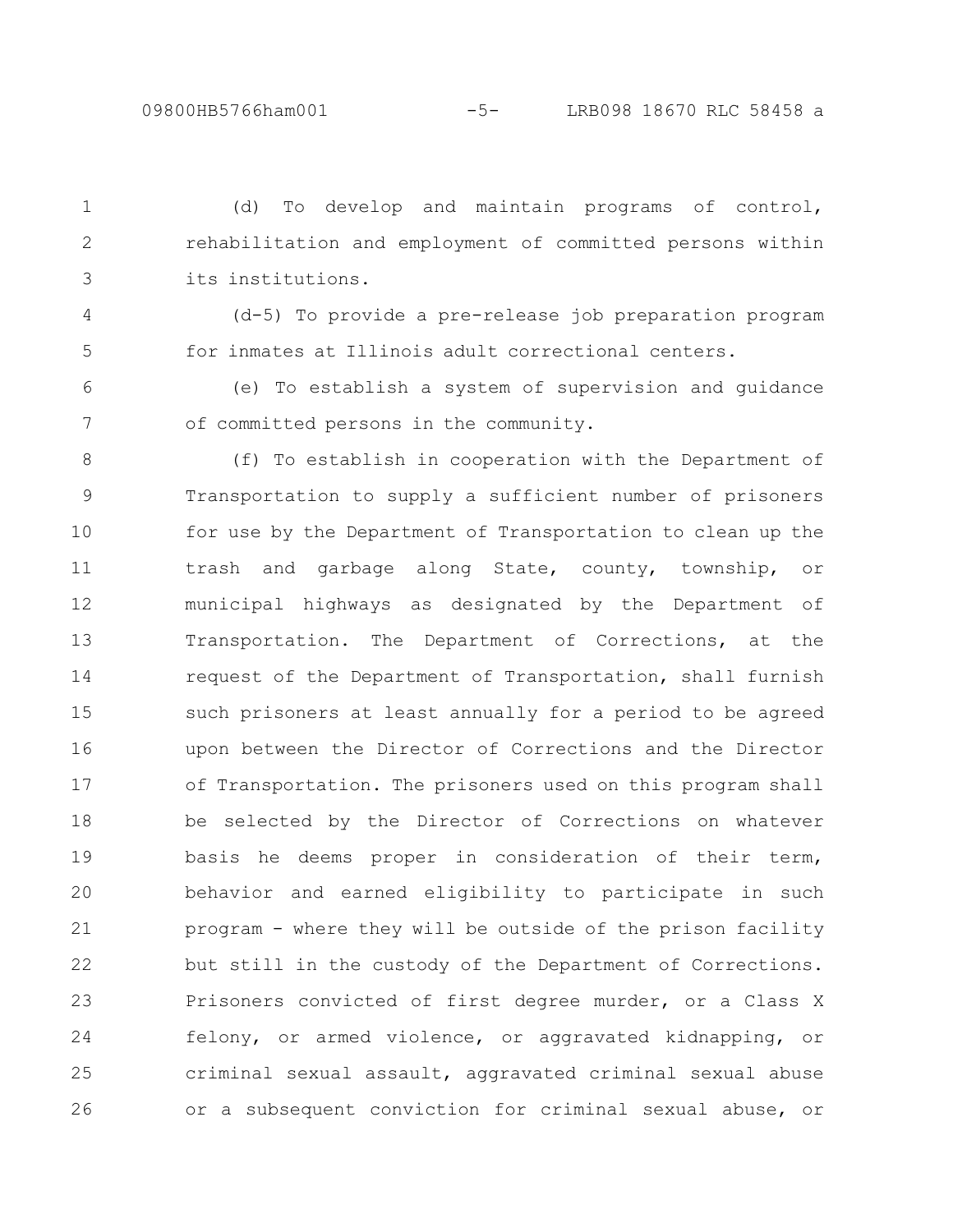09800HB5766ham001 -6- LRB098 18670 RLC 58458 a

forcible detention, or arson, or a prisoner adjudged a Habitual Criminal shall not be eligible for selection to participate in such program. The prisoners shall remain as prisoners in the custody of the Department of Corrections and such Department shall furnish whatever security is necessary. The Department of Transportation shall furnish trucks and equipment for the highway cleanup program and personnel to supervise and direct the program. Neither the Department of Corrections nor the Department of Transportation shall replace any regular employee with a prisoner. 1 2 3 4 5 6 7 8 9 10 11

(g) To maintain records of persons committed to it and to establish programs of research, statistics and planning. 12 13 14

(h) To investigate the grievances of any person committed to the Department, to inquire into any alleged misconduct by employees or committed persons, and to investigate the assets of committed persons to implement Section 3-7-6 of this Code; and for these purposes it may issue subpoenas and compel the attendance of witnesses and the production of writings and papers, and may examine under oath any witnesses who may appear before it; to also investigate alleged violations of a parolee's or releasee's conditions of parole or release; and for this purpose it may issue subpoenas and compel the attendance of witnesses and the production of documents only if there is 15 16 17 18 19 20 21 22 23 24 25 26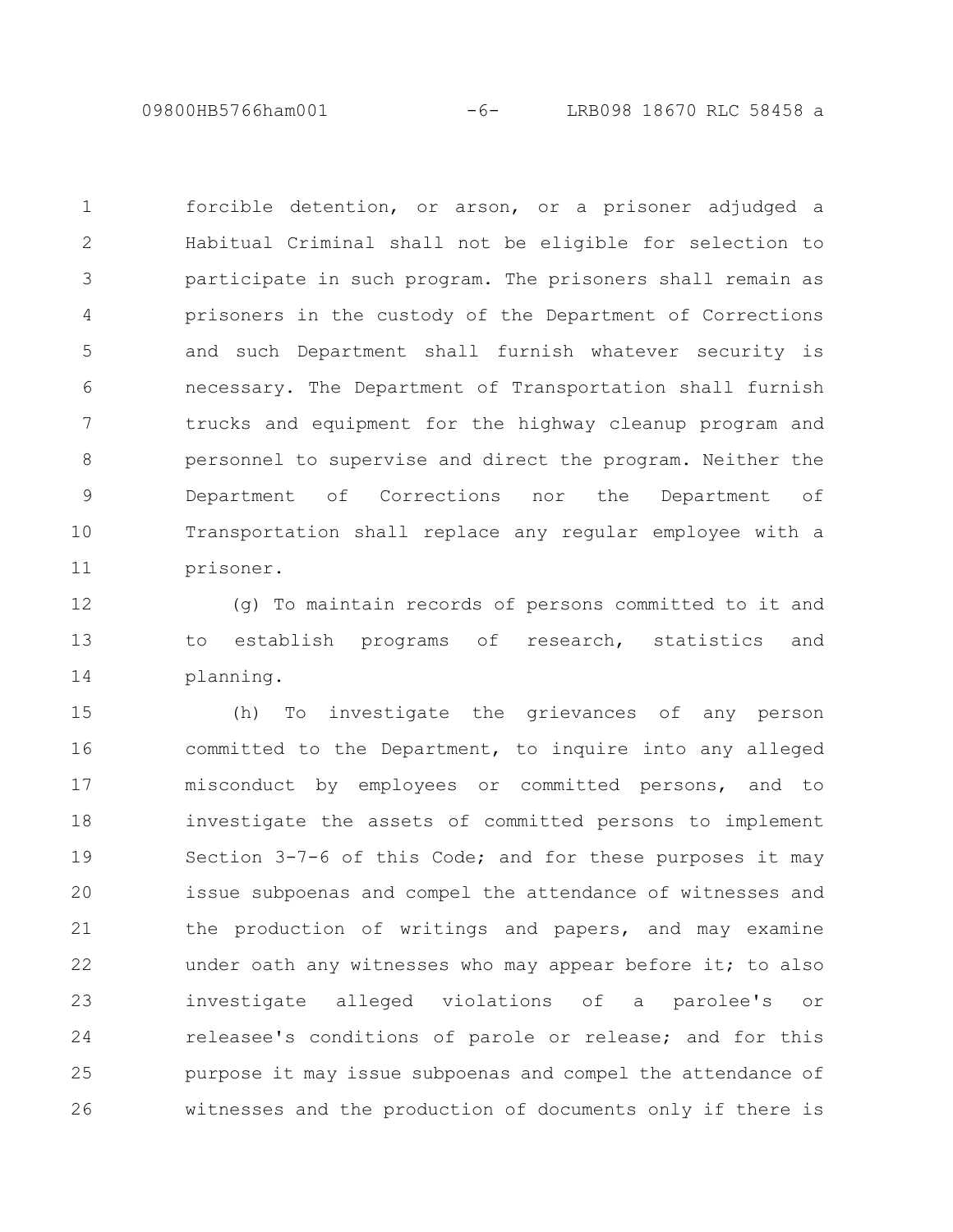reason to believe that such procedures would provide evidence that such violations have occurred. 1 2

If any person fails to obey a subpoena issued under this subsection, the Director may apply to any circuit court to secure compliance with the subpoena. The failure to comply with the order of the court issued in response thereto shall be punishable as contempt of court. 3 4 5 6 7

(i) To appoint and remove the chief administrative officers, and administer programs of training and development of personnel of the Department. Personnel assigned by the Department to be responsible for the custody and control of committed persons or to investigate the alleged misconduct of committed persons or employees or alleged violations of a parolee's or releasee's conditions of parole shall be conservators of the peace for those purposes, and shall have the full power of peace officers outside of the facilities of the Department in the protection, arrest, retaking and reconfining of committed persons or where the exercise of such power is necessary to the investigation of such misconduct or violations. This subsection shall not apply to persons committed to the Department of Juvenile Justice under the Juvenile Court Act of 1987 on aftercare release. 8 9 10 11 12 13 14 15 16 17 18 19 20 21 22 23

(j) To cooperate with other departments and agencies and with local communities for the development of standards and programs for better correctional services in this 24 25 26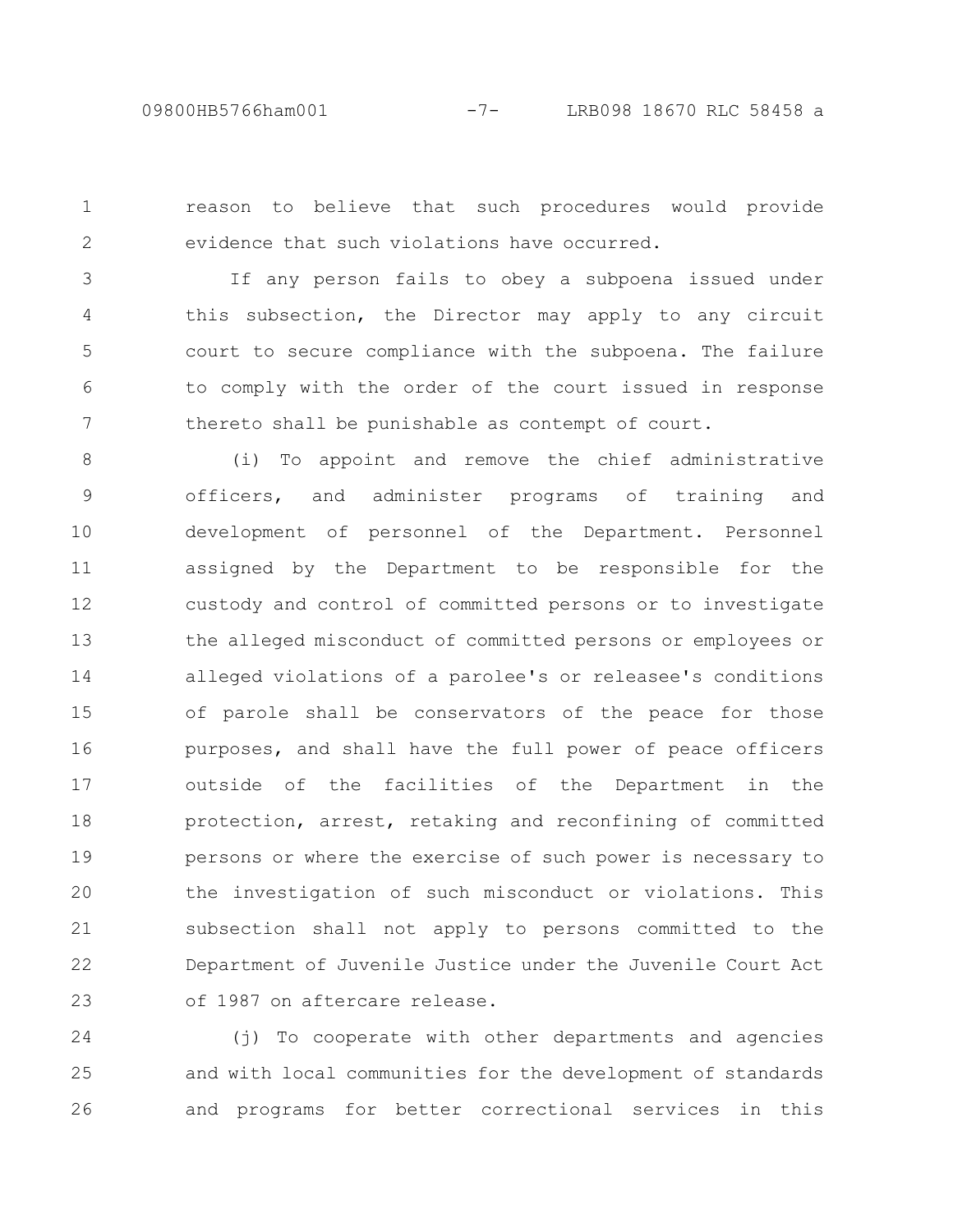properties of the

| State.                           |  |
|----------------------------------|--|
| (k) To administer all moneys and |  |
| Department.                      |  |

(l) To report annually to the Governor on the committed persons, institutions and programs of the Department. 4 5

 $(1-5)$  (Blank).

(m) To make all rules and regulations and exercise all powers and duties vested by law in the Department. 7 8

(n) To establish rules and regulations for administering a system of sentence credits, established in accordance with Section 3-6-3, subject to review by the Prisoner Review Board. 9 10 11 12

(o) To administer the distribution of funds from the State Treasury to reimburse counties where State penal institutions are located for the payment of assistant state's attorneys' salaries under Section 4-2001 of the Counties Code. 13 14 15 16 17

(p) To exchange information with the Department of Human Services and the Department of Healthcare and Family Services for the purpose of verifying living arrangements and for other purposes directly connected with the administration of this Code and the Illinois Public Aid Code. 18 19 20 21 22 23

24

6

(q) To establish a diversion program.

The program shall provide a structured environment for selected technical parole or mandatory supervised release 25 26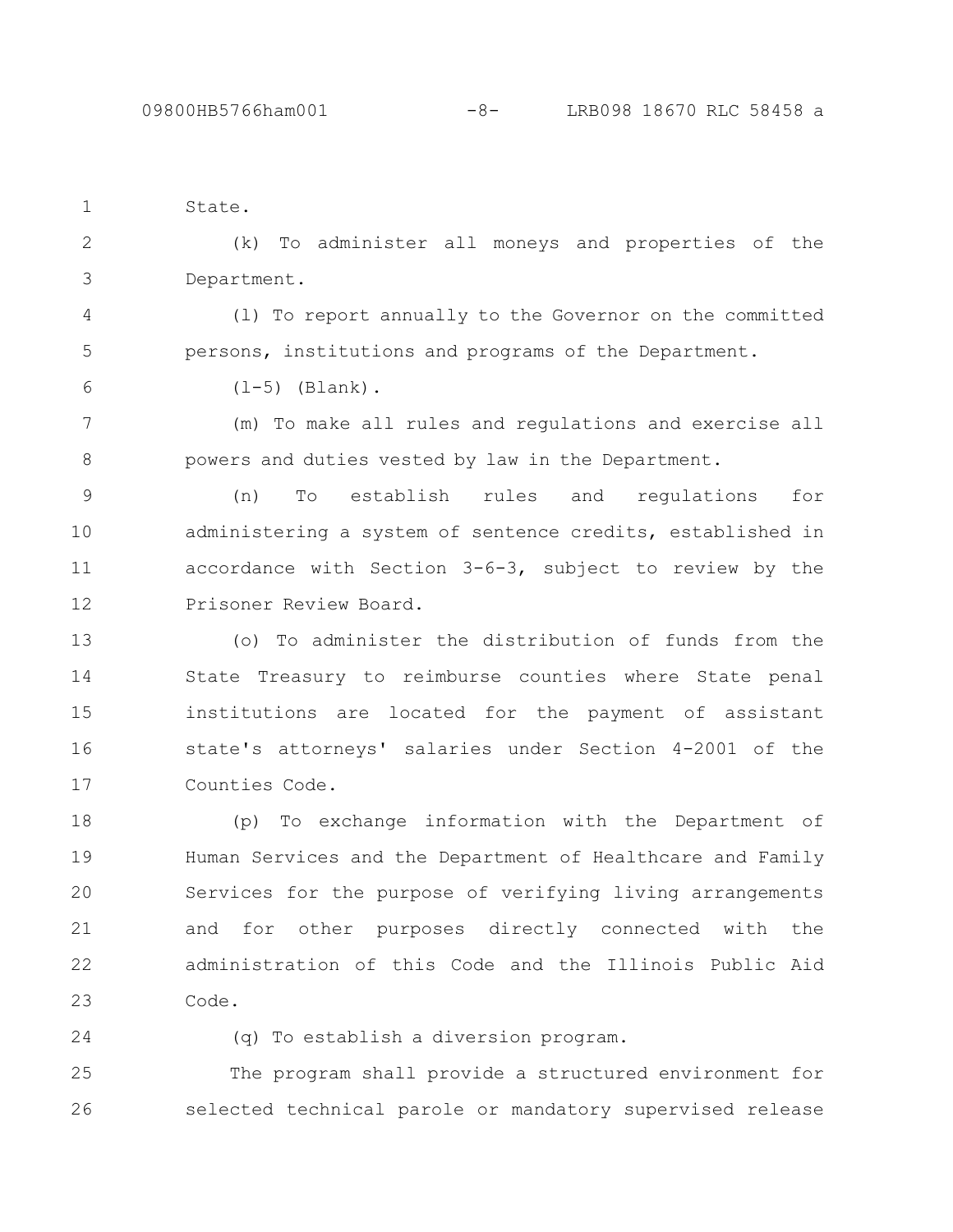09800HB5766ham001 -9- LRB098 18670 RLC 58458 a

violators and committed persons who have violated the rules governing their conduct while in work release. This program shall not apply to those persons who have committed a new offense while serving on parole or mandatory supervised release or while committed to work release. 1 2 3 4 5

Elements of the program shall include, but shall not be limited to, the following: 6 7

(1) The staff of a diversion facility shall provide supervision in accordance with required objectives set by the facility. 8 9 10

(2) Participants shall be required to maintain employment. 11 12

(3) Each participant shall pay for room and board at the facility on a sliding-scale basis according to the participant's income. 13 14 15

(4) Each participant shall:

16

(A) provide restitution to victims in accordance with any court order; 17 18

(B) provide financial support to his dependents; and 19 20

(C) make appropriate payments toward any other court-ordered obligations. 21 22

(5) Each participant shall complete community service in addition to employment. 23 24

(6) Participants shall take part in such counseling, educational and other programs as the 25 26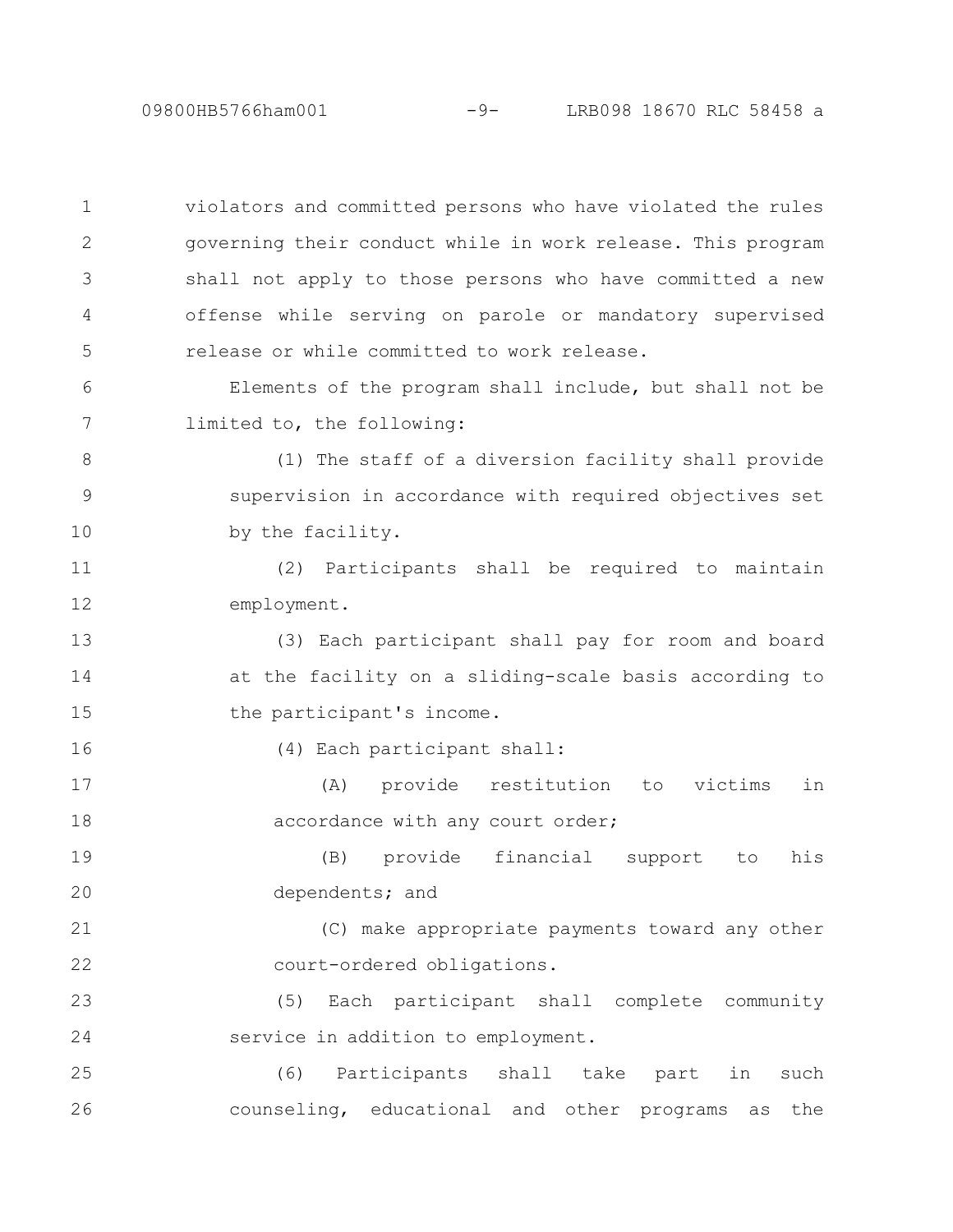1

Department may deem appropriate.

(7) Participants shall submit to drug and alcohol screening. 2 3

(8) The Department shall promulgate rules governing the administration of the program. 4 5

(r) To enter into intergovernmental cooperation agreements under which persons in the custody of the Department may participate in a county impact incarceration program established under Section 3-6038 or 3-15003.5 of the Counties Code. 6 7 8 9 10

11

 $(r-5)$  (Blank).

(r-10) To systematically and routinely identify with respect to each streetgang active within the correctional system: (1) each active gang; (2) every existing inter-gang affiliation or alliance; and (3) the current leaders in each gang. The Department shall promptly segregate leaders from inmates who belong to their gangs and allied gangs. "Segregate" means no physical contact and, to the extent possible under the conditions and space available at the correctional facility, prohibition of visual and sound communication. For the purposes of this paragraph  $(r-10)$ , "leaders" means persons who: 12 13 14 15 16 17 18 19 20 21 22

23

(i) are members of a criminal streetgang;

(ii) with respect to other individuals within the streetgang, occupy a position of organizer, supervisor, or other position of management or 24 25 26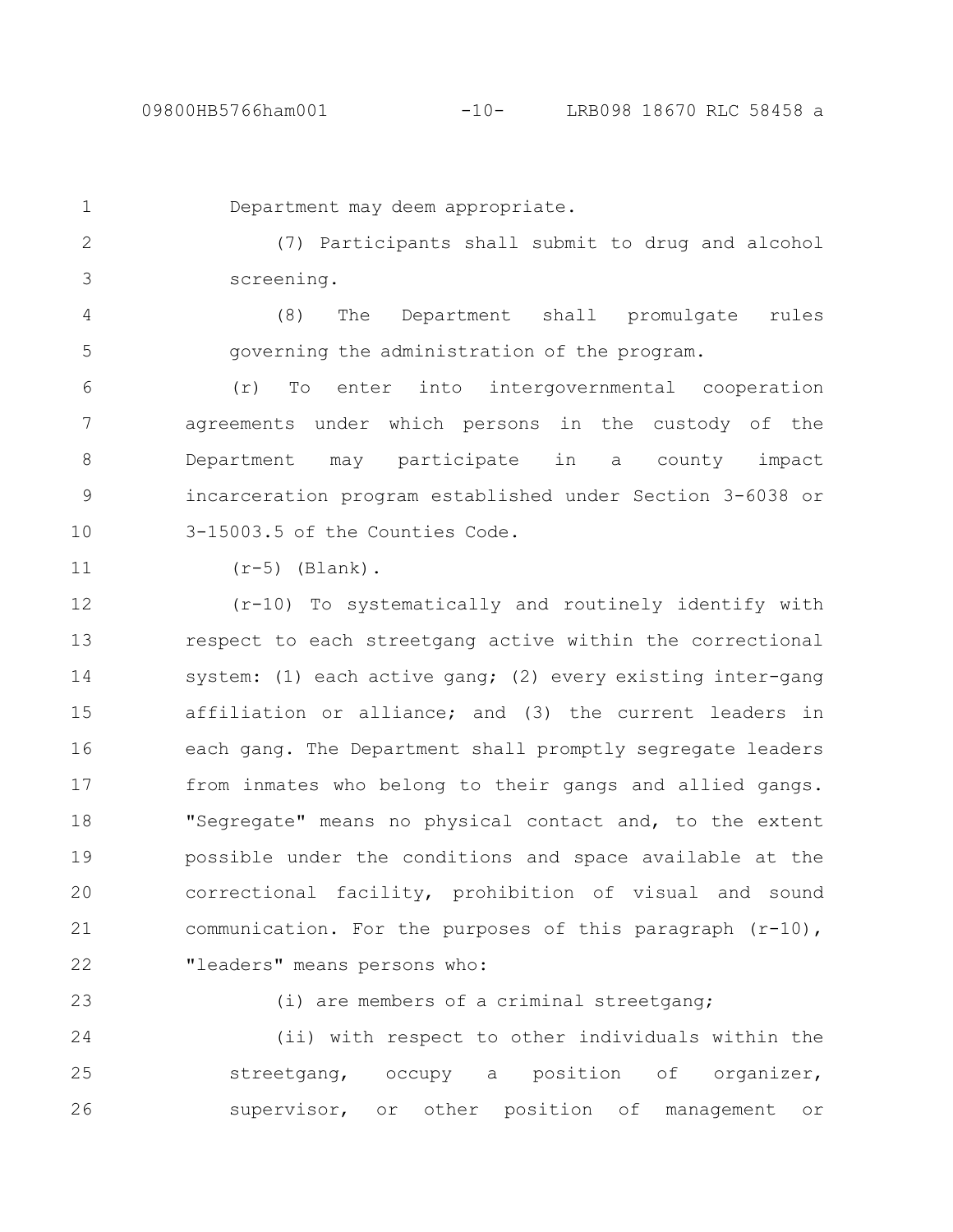leadership; and 1

(iii) are actively and personally engaged in directing, ordering, authorizing, or requesting commission of criminal acts by others, which are punishable as a felony, in furtherance of streetgang related activity both within and outside of the Department of Corrections. 2 3 4 5 6 7

"Streetgang", "gang", and "streetgang related" have the meanings ascribed to them in Section 10 of the Illinois Streetgang Terrorism Omnibus Prevention Act. 8 9 10

(s) To operate a super-maximum security institution, in order to manage and supervise inmates who are disruptive or dangerous and provide for the safety and security of the staff and the other inmates. 11 12 13 14

(t) To monitor any unprivileged conversation or any unprivileged communication, whether in person or by mail, telephone, or other means, between an inmate who, before commitment to the Department, was a member of an organized gang and any other person without the need to show cause or satisfy any other requirement of law before beginning the monitoring, except as constitutionally required. The monitoring may be by video, voice, or other method of recording or by any other means. As used in this subdivision  $(1)(t)$ , "organized gang" has the meaning ascribed to it in Section 10 of the Illinois Streetgang Terrorism Omnibus Prevention Act. 15 16 17 18 19 20 21 22 23 24 25 26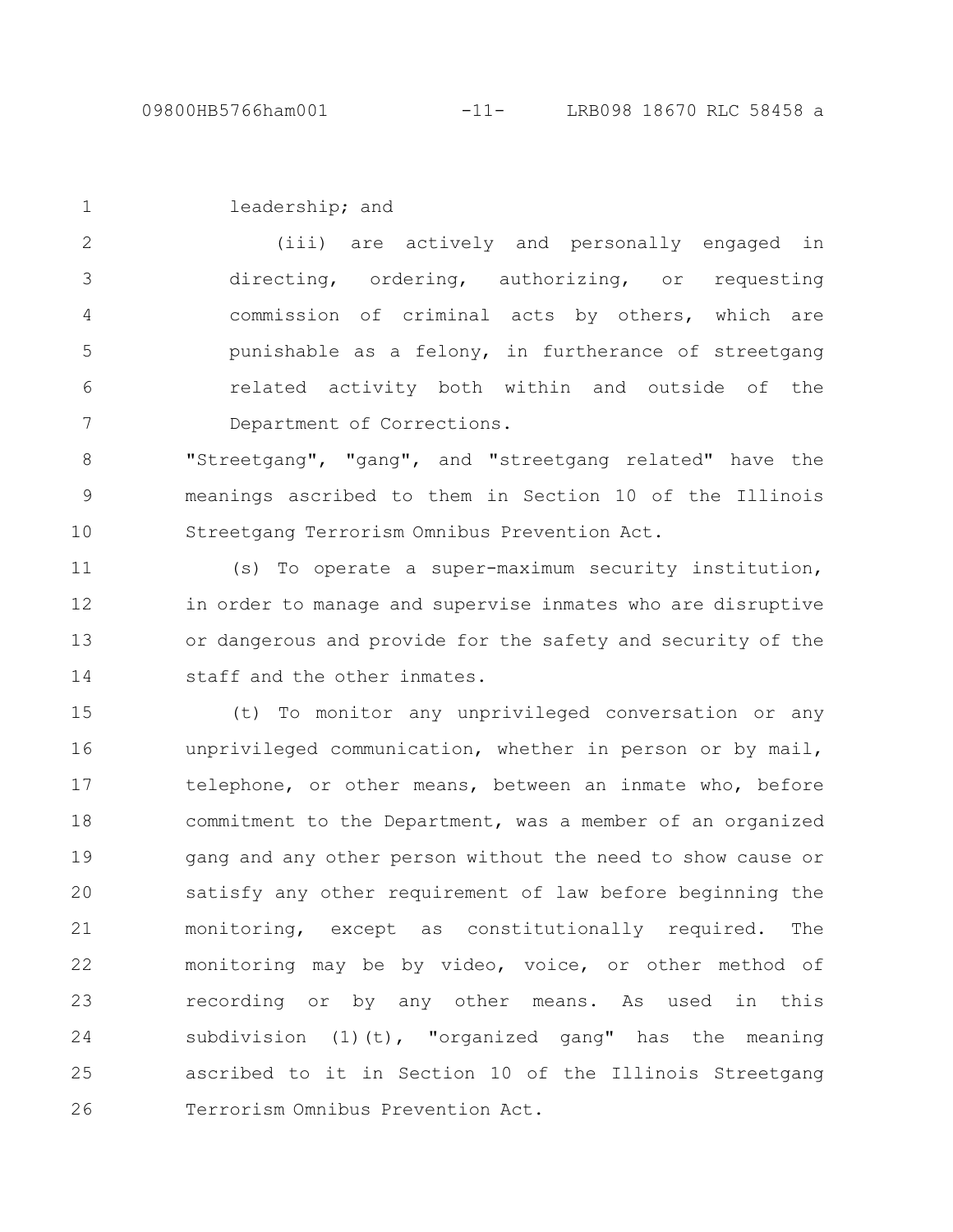09800HB5766ham001 -12- LRB098 18670 RLC 58458 a

As used in this subdivision (1)(t), "unprivileged conversation" or "unprivileged communication" means a conversation or communication that is not protected by any privilege recognized by law or by decision, rule, or order of the Illinois Supreme Court. 1 2 3 4 5

(u) To establish a Women's and Children's Pre-release Community Supervision Program for the purpose of providing housing and services to eligible female inmates, as determined by the Department, and their newborn and young children. 6 7 8 9 10

(u-5) To issue an order, whenever a person committed to the Department absconds or absents himself or herself, without authority to do so, from any facility or program to which he or she is assigned. The order shall be certified by the Director, the Supervisor of the Apprehension Unit, or any person duly designated by the Director, with the seal of the Department affixed. The order shall be directed to all sheriffs, coroners, and police officers, or to any particular person named in the order. Any order issued pursuant to this subdivision (1) (u-5) shall be sufficient warrant for the officer or person named in the order to arrest and deliver the committed person to the proper correctional officials and shall be executed the same as criminal process. 11 12 13 14 15 16 17 18 19 20 21 22 23 24

(u-6) To establish a pilot program under which the Department may identify one or more facilities in each of 3 25 26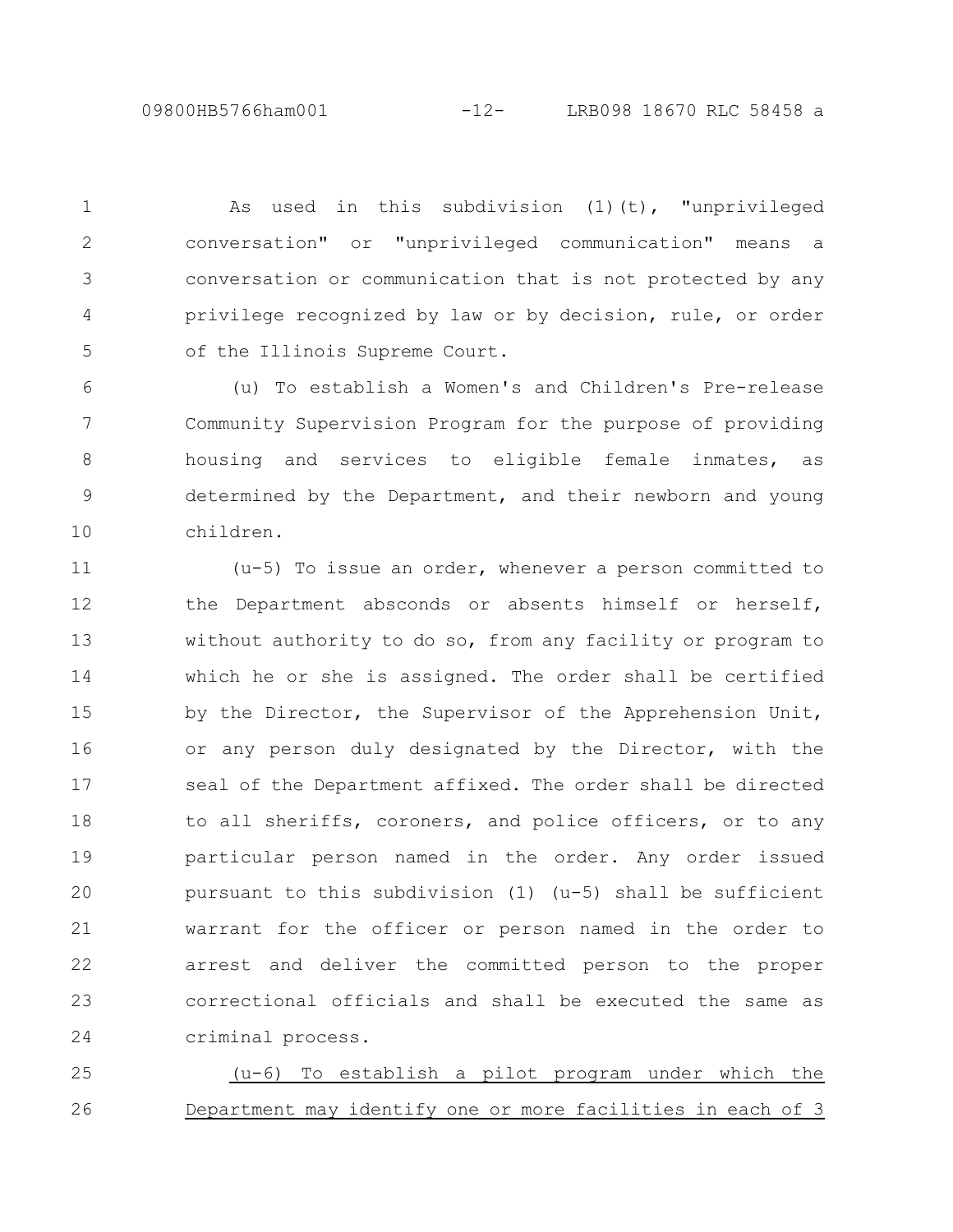| $\mathbf 1$  | counties, including Cook County, DuPage County, and          |
|--------------|--------------------------------------------------------------|
| $\mathbf{2}$ | another county selected by the Department which currently    |
| 3            | participates in the Adult Redeploy Illinois program under    |
| 4            | Section 20 of the Illinois Crime Reduction Act of 2009. The  |
| 5            | Department may enter into an intergovernmental agreement     |
| 6            | with each participating county to establish one or more      |
| 7            | facilities in that county for the purpose of delivering      |
| $8\,$        | intensive and individualized evidence-based substance        |
| 9            | abuse treatment to persons sentenced to incarceration, or    |
| 10           | one or more work release facilities, or both. Contingent     |
| 11           | establishment of<br>the<br>facility under<br>a<br>upon<br>an |
| 12           | intergovernmental agreement between a participating county   |
| 13           | and the Department, if the court finds that any offender     |
| 14           | sentenced to a term of incarceration for any Class 2, Class  |
| 15           | 3, or Class 4 felony violation of Section 402 of the         |
| 16           | Illinois Controlled Substances Act, Section 4 of the         |
| 17           | Cannabis Control Act, Section 60 of the Methamphetamine      |
| 18           | Control and Community Protection Act, Article 16 or 17 of    |
| 19           | the Criminal Code of 2012, burglary, or possession of        |
| 20           | burglary tools, may meet the eligibility requirements of     |
| 21           | the Department, then the court may in its sentencing order   |
| 22           | the offender for placement in the<br>approve<br>program,     |
| 23           | conditioned upon his or her acceptance in the program by     |
| 24           | the Department. Notwithstanding the sentencing provisions    |
| 25           | of this Code, the sentencing order also shall provide that   |
| 26           | if the Department accepts the offender in the program and    |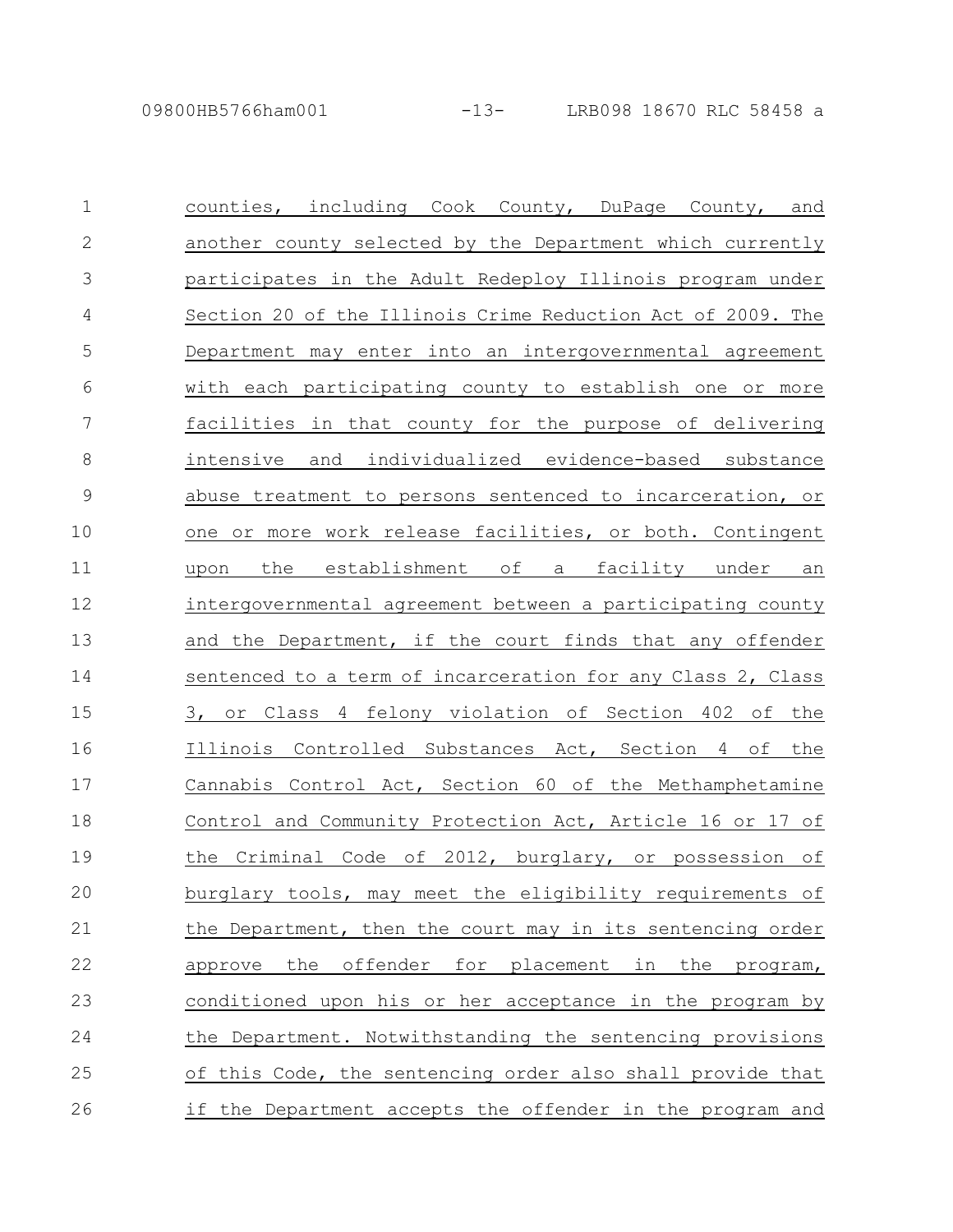| $\mathbf{1}$  | determines that the offender has successfully completed            |
|---------------|--------------------------------------------------------------------|
| $\mathbf{2}$  | the program, the sentence shall be reduced to time                 |
| 3             | considered served upon certification to the court by the           |
| 4             | Department that the offender has successfully completed            |
| 5             | the program. In the event the offender is not accepted for         |
| 6             | placement in the program or the offender does not                  |
| 7             | successfully complete the program, his or her term of              |
| 8             | imprisonment shall be as set forth by the court in its             |
| $\mathcal{G}$ | sentencing order. In order to be eligible to participate in        |
| 10            | the program, the committed person shall meet all of the            |
| 11            | following requirements:                                            |
| 12            | (1) A risks and needs assessment of the defendant                  |
| 13            | conducted by the Department indicates that the person              |
| 14            | addiction<br>other<br>has<br>or<br>severe substance<br>abuse<br>an |
| 15            | problem which makes it likely that he or she will                  |
| 16            | reoffend if the substance abuse problem is not                     |
| 17            | effectively treated.                                               |
| 18            | The person has not previously participated in<br>(2)               |
| 19            | the program and has not previously served a sentence of            |
| 20            | imprisonment for a felony in an adult correctional                 |
| 21            | facility.                                                          |
| 22            | The<br>has consented in writing<br>(3)<br>person<br>to             |
| 23            | participation in the program and to the terms<br>and               |
| 24            | conditions thereof.                                                |
| 25            | The pilot program shall terminate on January 1, 2019.              |
|               |                                                                    |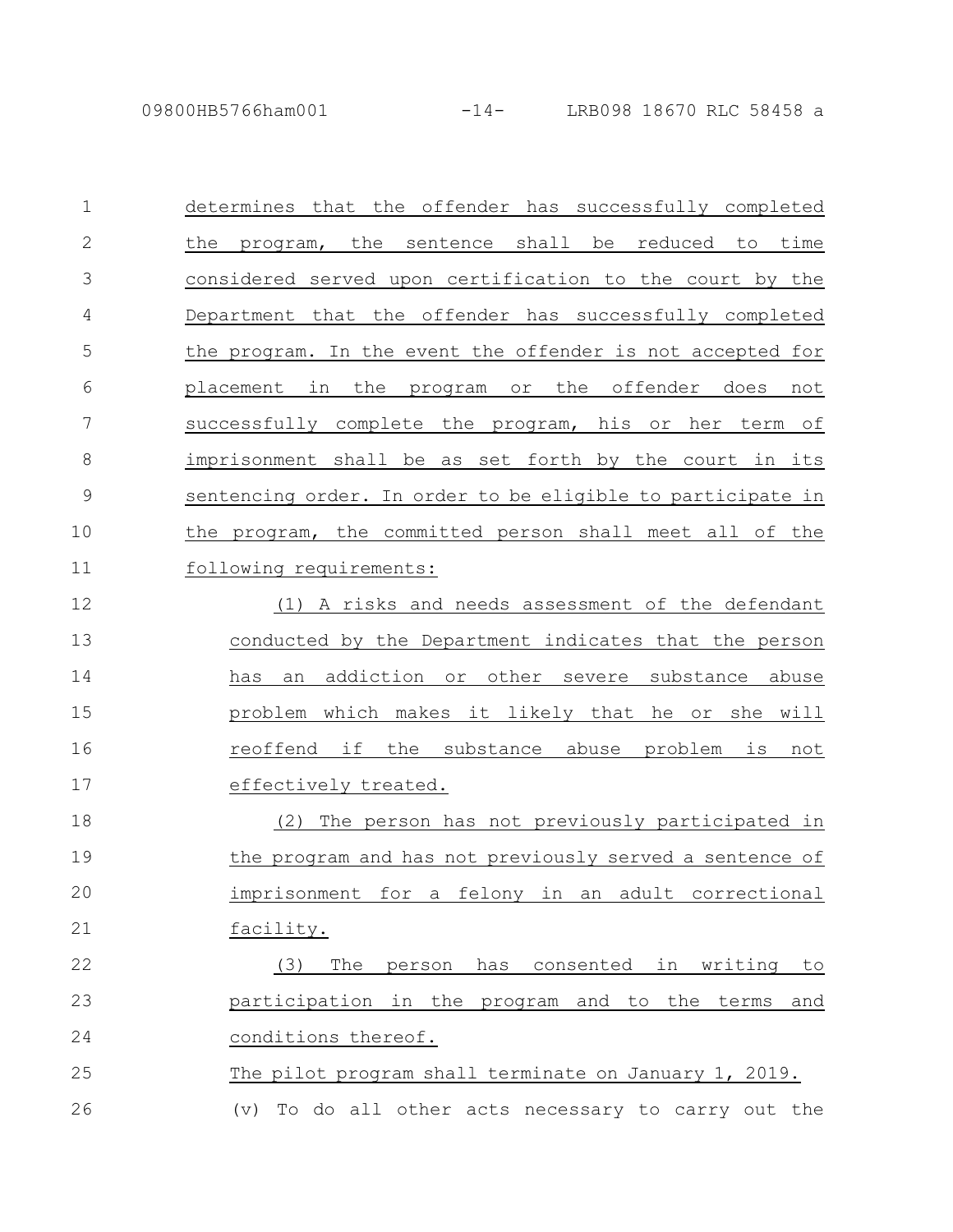1

provisions of this Chapter.

(2) The Department of Corrections shall by January 1, 1998, consider building and operating a correctional facility within 100 miles of a county of over 2,000,000 inhabitants, especially a facility designed to house juvenile participants in the impact incarceration program. 2 3 4 5 6

(3) When the Department lets bids for contracts for medical services to be provided to persons committed to Department facilities by a health maintenance organization, medical service corporation, or other health care provider, the bid may only be let to a health care provider that has obtained an irrevocable letter of credit or performance bond issued by a company whose bonds have an investment grade or higher rating by a bond rating organization. 7 8 9 10 11 12 13 14

(4) When the Department lets bids for contracts for food or commissary services to be provided to Department facilities, the bid may only be let to a food or commissary services provider that has obtained an irrevocable letter of credit or performance bond issued by a company whose bonds have an investment grade or higher rating by a bond rating organization. 15 16 17 18 19 20 21

(5) On and after the date 6 months after August 16, 2013 (the effective date of Public Act 98-488) this amendatory Act of the 98th General Assembly, as provided in the Executive Order 1 (2012) Implementation Act, all of the powers, duties, rights, and responsibilities related to State healthcare 22 23 24 25 26